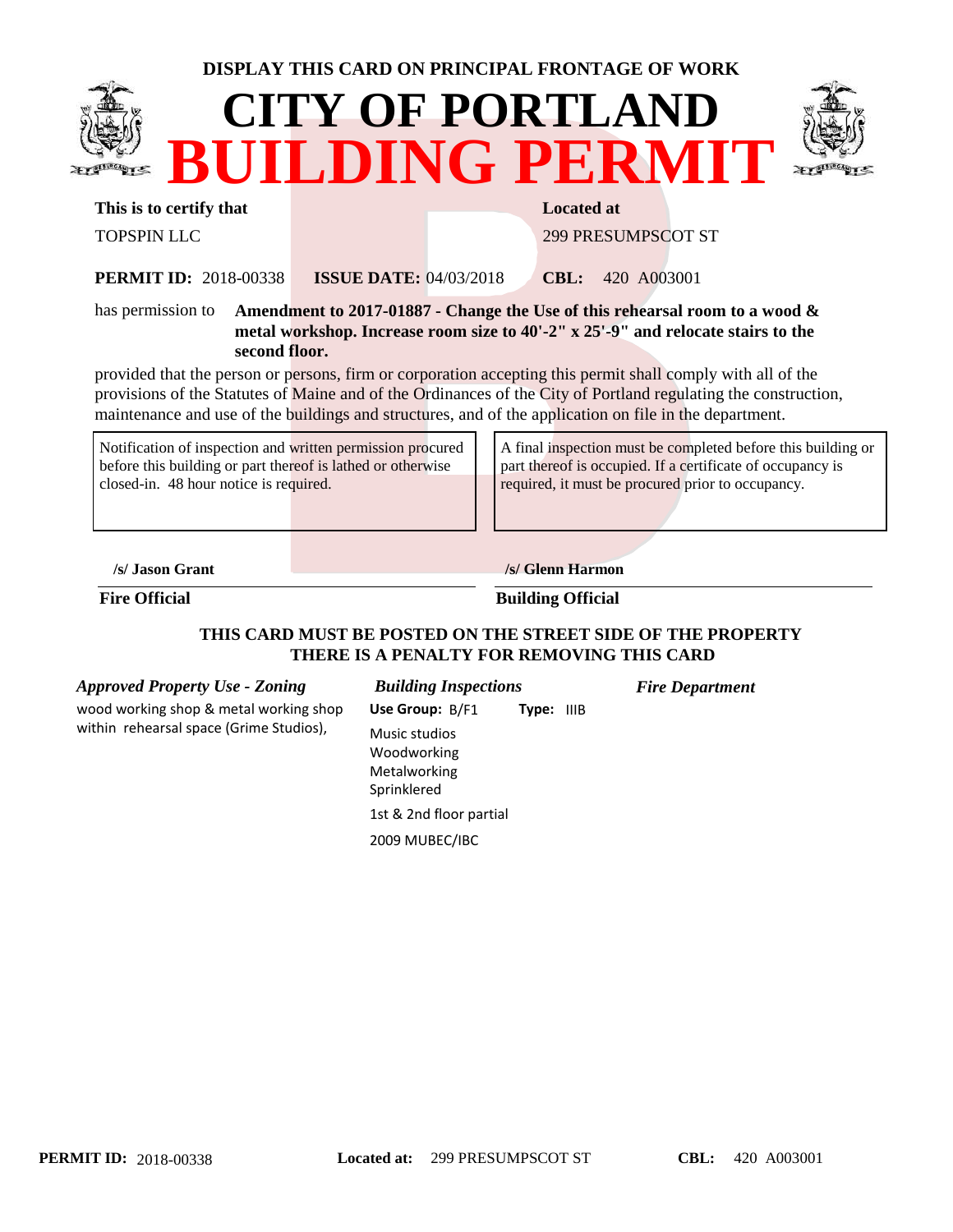# BUILDING PERMIT INSPECTION PROCEDURES Please call 874-8703 or email: buildinginspections@portlandmaine.gov

## **Check the Status of Permit or Schedule an Inspection at http://www.portlandmaine.gov/planning/permitstatus.asp**

With the issuance of this permit, the owner, builder or their designee is required to provide adequate notice to the City of Portland Inspections Division for the inspections listed below. Appointments must be requested 48 to 72 hours in advance. The inspection date will need to be confirmed by this office.

- **Please read the conditions of approval that are attached to this permit.**
- **Permits expire in 6 months if the project is not started or ceases for 6 months.**
- **If the inspection requirements below are not followed, then additional fees may be incurred due to the issuance of a "Stop Work Order" and subsequent release to continue.**
- **Per Section 107.3.1 of the Maine Uniform Building and Energy Code (MUBEC), one set of printed approved stamped construction documents will be kept at the site of work and open to inspection by building officials.**

# **REQUIRED INSPECTIONS:**

Certificate of Occupancy/Final Inspection Electrical - Commercial Concrete Deck Pour

The project cannot move to the next phase prior to the required inspection and approval to continue.

If the permit requires a certificate of occupancy, it must be paid and issued to the owner or designee before the space may be occupied.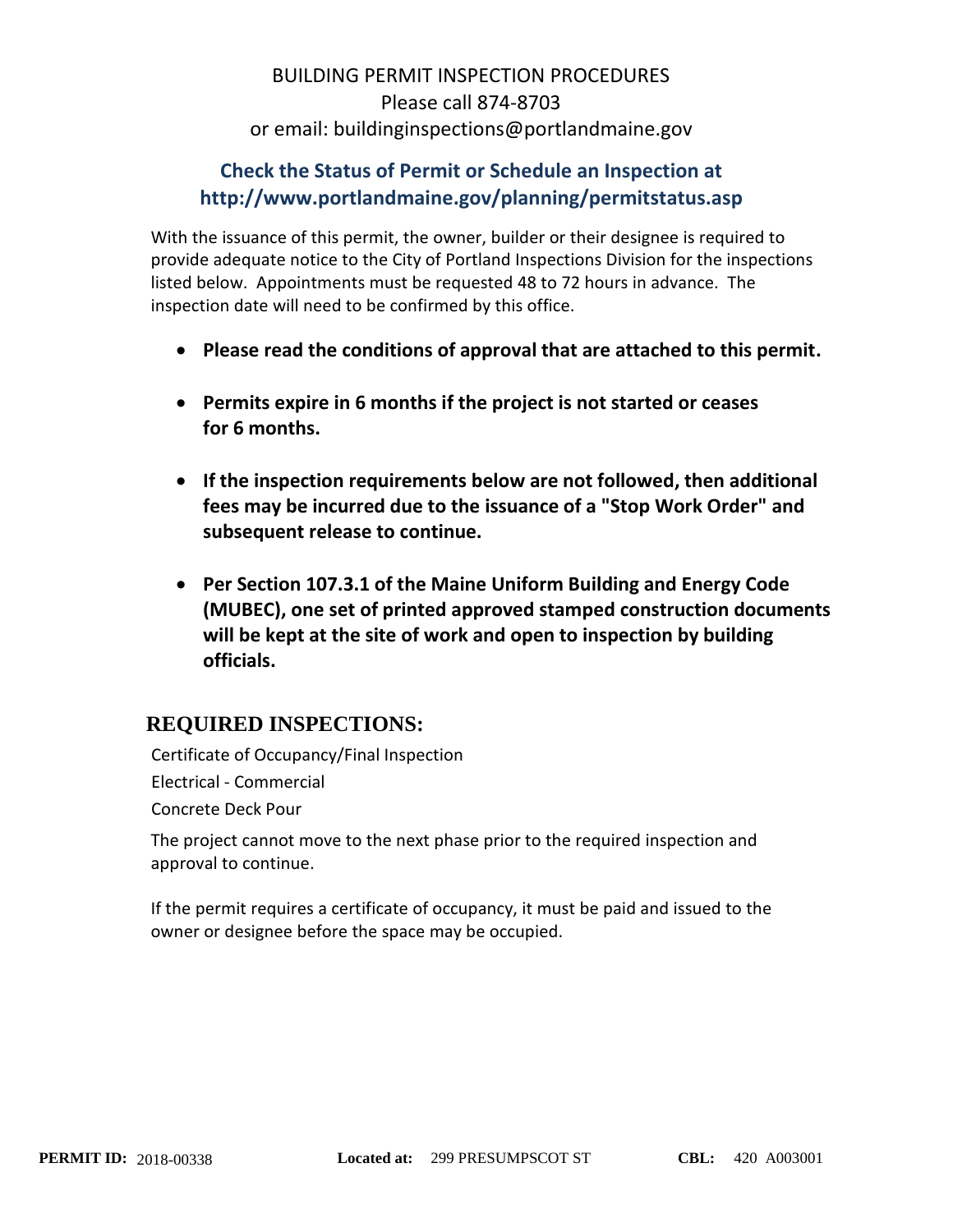| <b>City of Portland, Maine - Building or Use Permit</b>                                                                                                                                                                                                                                                                                                                                                                 |  | <b>Permit No:</b>                                               | <b>Date Applied For:</b> | CBL:                                    |  |  |
|-------------------------------------------------------------------------------------------------------------------------------------------------------------------------------------------------------------------------------------------------------------------------------------------------------------------------------------------------------------------------------------------------------------------------|--|-----------------------------------------------------------------|--------------------------|-----------------------------------------|--|--|
| 389 Congress Street, 04101 Tel: (207) 874-8703, Fax: (207) 874-8716                                                                                                                                                                                                                                                                                                                                                     |  | 2018-00338                                                      | 03/16/2018               | 420 A003001                             |  |  |
| <b>Proposed Use:</b>                                                                                                                                                                                                                                                                                                                                                                                                    |  | <b>Proposed Project Description:</b>                            |                          |                                         |  |  |
| Musician rehearsal studio with woodworking & metal workshop                                                                                                                                                                                                                                                                                                                                                             |  | Amendment to 2017-01887 - Change the Use of this rehearsal room |                          |                                         |  |  |
| to a wood & metal workshop. Increase room size to 40'-2" x 25'-9"                                                                                                                                                                                                                                                                                                                                                       |  |                                                                 |                          |                                         |  |  |
|                                                                                                                                                                                                                                                                                                                                                                                                                         |  | and relocate stairs to the second floor.                        |                          |                                         |  |  |
|                                                                                                                                                                                                                                                                                                                                                                                                                         |  |                                                                 |                          |                                         |  |  |
|                                                                                                                                                                                                                                                                                                                                                                                                                         |  |                                                                 |                          |                                         |  |  |
| <b>Status:</b> Approved w/Conditions<br>Dept: Zoning                                                                                                                                                                                                                                                                                                                                                                    |  | Reviewer: Ann Machado                                           | <b>Approval Date:</b>    | 03/26/2018                              |  |  |
| Note: I-M                                                                                                                                                                                                                                                                                                                                                                                                               |  |                                                                 |                          | $\overline{\mathbf{v}}$<br>Ok to Issue: |  |  |
| Space is being created within the rehearsal studio space<br>§ 14-247(a) allows light industrial uses including wood working $\&$ metal working                                                                                                                                                                                                                                                                          |  |                                                                 |                          |                                         |  |  |
| <b>Conditions:</b>                                                                                                                                                                                                                                                                                                                                                                                                      |  |                                                                 |                          |                                         |  |  |
| 1) With the issuance of this permit and the certificcate of occupancy the use of this space shall remain as a wood working shop and a<br>metal shop withiin the Grimes Studio Space. Any change of use shall require a separate permit application for review and approval.                                                                                                                                             |  |                                                                 |                          |                                         |  |  |
| 2) This permit is being approved on the basis of plans and documents submitted. Any deviations shall require a separate approval                                                                                                                                                                                                                                                                                        |  |                                                                 |                          |                                         |  |  |
| before starting that work.                                                                                                                                                                                                                                                                                                                                                                                              |  |                                                                 |                          |                                         |  |  |
| <b>Dept:</b> Building Inspecti Status: Approved w/Conditions                                                                                                                                                                                                                                                                                                                                                            |  | Reviewer: Glenn Harmon                                          | <b>Approval Date:</b>    | 04/03/2018                              |  |  |
| Note:                                                                                                                                                                                                                                                                                                                                                                                                                   |  |                                                                 |                          | $\blacktriangledown$<br>Ok to Issue:    |  |  |
| <b>Conditions:</b>                                                                                                                                                                                                                                                                                                                                                                                                      |  |                                                                 |                          |                                         |  |  |
| 1) All conditions and inspections from previous permits for this project are still in effect with the issuance of this amendment.                                                                                                                                                                                                                                                                                       |  |                                                                 |                          |                                         |  |  |
| Separate permits are required for any electrical, plumbing, sprinkler, fire alarm, HVAC systems, heating appliances, including<br>2)<br>pellet/wood stoves, commercial hood exhaust systems, fire suppression and fuel tanks. Separate plans may need to be submitted for<br>approval as a part of this process.                                                                                                        |  |                                                                 |                          |                                         |  |  |
| 3) Interior finishes shall be classified in accordance with ASTM E 84 for flame spread and smoke-developed indexes as specified per<br>occupancy group in IBC 2009 Chapter 8.                                                                                                                                                                                                                                           |  |                                                                 |                          |                                         |  |  |
| 4) Equipment installation shall comply with the Manufacturers' Listing, and MUBEC codes and standards.                                                                                                                                                                                                                                                                                                                  |  |                                                                 |                          |                                         |  |  |
| 5) The continuity of the fire resistance rated wall or floor/ceiling assembly shall be installed and maintained as described in IBC Ch. 7.                                                                                                                                                                                                                                                                              |  |                                                                 |                          |                                         |  |  |
| 6) Interior non-bearing partitions shall be braced as needed per best engineering practices or continue to the floor deck above.                                                                                                                                                                                                                                                                                        |  |                                                                 |                          |                                         |  |  |
| 7) The installation of this system shall comply with standards for ventilation and indoor air quality per ASHRAE 62.1 or 62.2-2007                                                                                                                                                                                                                                                                                      |  |                                                                 |                          |                                         |  |  |
| edition.                                                                                                                                                                                                                                                                                                                                                                                                                |  |                                                                 |                          |                                         |  |  |
| This permit is approved based upon information provided by the applicant or design professional. Any deviation from the final<br>8)<br>approved plans requires separate review and approval prior to work.                                                                                                                                                                                                              |  |                                                                 |                          |                                         |  |  |
| Dept: Fire<br><b>Status:</b> Approved w/Conditions                                                                                                                                                                                                                                                                                                                                                                      |  | Reviewer: Jason Grant                                           | <b>Approval Date:</b>    | 04/02/2018                              |  |  |
| Note:                                                                                                                                                                                                                                                                                                                                                                                                                   |  |                                                                 |                          | $\blacktriangledown$<br>Ok to Issue:    |  |  |
| <b>Conditions:</b>                                                                                                                                                                                                                                                                                                                                                                                                      |  |                                                                 |                          |                                         |  |  |
| 1) Per the 2010 Americans with Disabilities Act, business must remove architectural barriers in existing building that are readily<br>achievable. Readily achievable means easily accomplishable without much difficulty or expense. This requirement is based on the<br>size and resources of a business. So, business with More resources are expected to remove more barriers than business with fewer<br>resources. |  |                                                                 |                          |                                         |  |  |
| The means of egress shall be illuminated and marked in accordance with 2009 NPFA 101, sections 7.8 and 7.10.<br>2)                                                                                                                                                                                                                                                                                                      |  |                                                                 |                          |                                         |  |  |
| 3) Fire extinguishers are required per NFPA 1 (2009 Edition) Table 13.6.2. The quantity, size, type and location shall be in                                                                                                                                                                                                                                                                                            |  |                                                                 |                          |                                         |  |  |
| accordance with NFPA 1, 13.6.8.<br>For light or ordinary hazard buildings, a 4-A rated extinguisher (10lb. Dry Chemical Ext.) is required no more than 75 feet of travel<br>distance from anywhere in the building and at least 1 extinguisher per story.                                                                                                                                                               |  |                                                                 |                          |                                         |  |  |
|                                                                                                                                                                                                                                                                                                                                                                                                                         |  |                                                                 |                          |                                         |  |  |